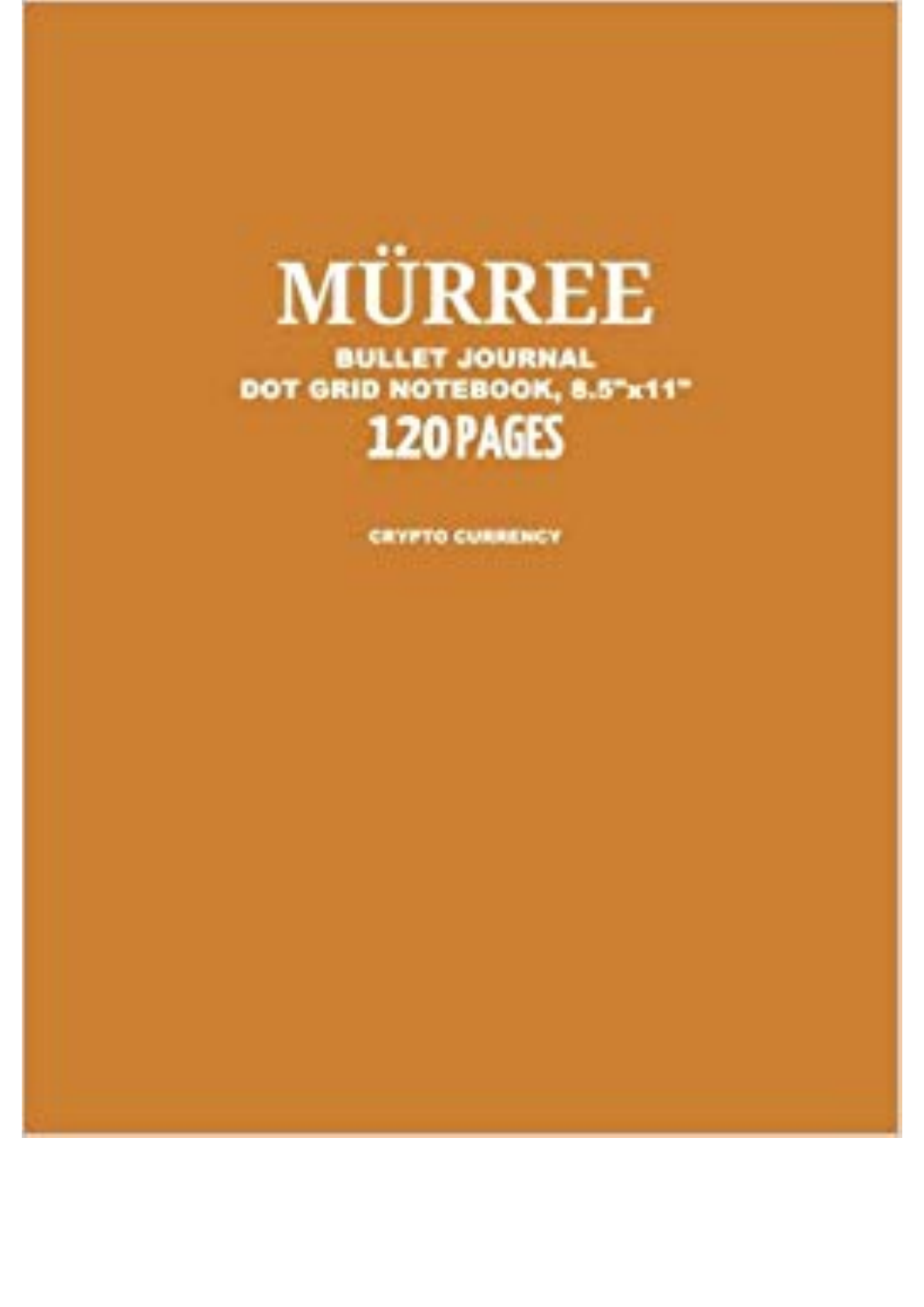*Grumpy Robot Journals and*

**Murree Bullet Journal, Crypto Currency, Dot Grid Notebook, 8.5" x 11", 120 Pages: Notebook, Journal, Design Book, Sketch Book, Idea Book, Diary, Travel, Simplicity, Happiness**

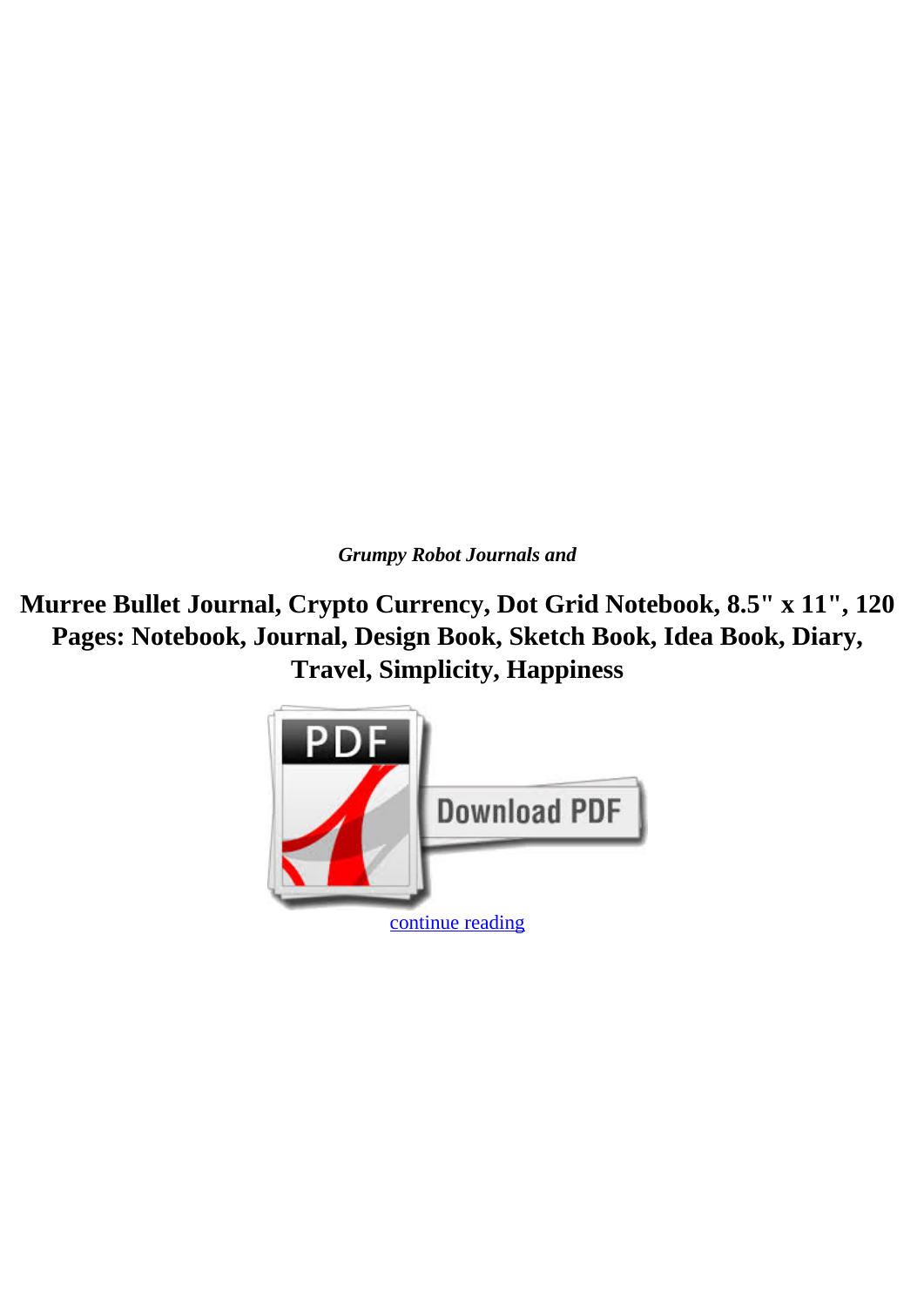Bullet Journals with their evenly spaced dot grids are perfect for horizontal, vertical, diagonal and free-hand creativity.5" x 11" sizes are ideal for easy portability and maximum functionality. The 8. Webpages are delightfully clean and white with dots light more than enough fade into the background once each page is packed in. Journal contains DIY cover page, Bullet Journal Suggestions, DIY Bullet List, DIY Contents (table of contents) with individual entries for each page, and 120 gloriously numbered dot web pages for easy-peasy firm. This 132-page notebook with 120 web pages of dots is ideal for organizing day to day activities, creating shopping lists, strategic planning, note-taking, sketching or whatever else could be xmagined. The Murree collection comes in 100s of rare color covers.



[continue reading](http://bit.ly/2Tge8Fv)